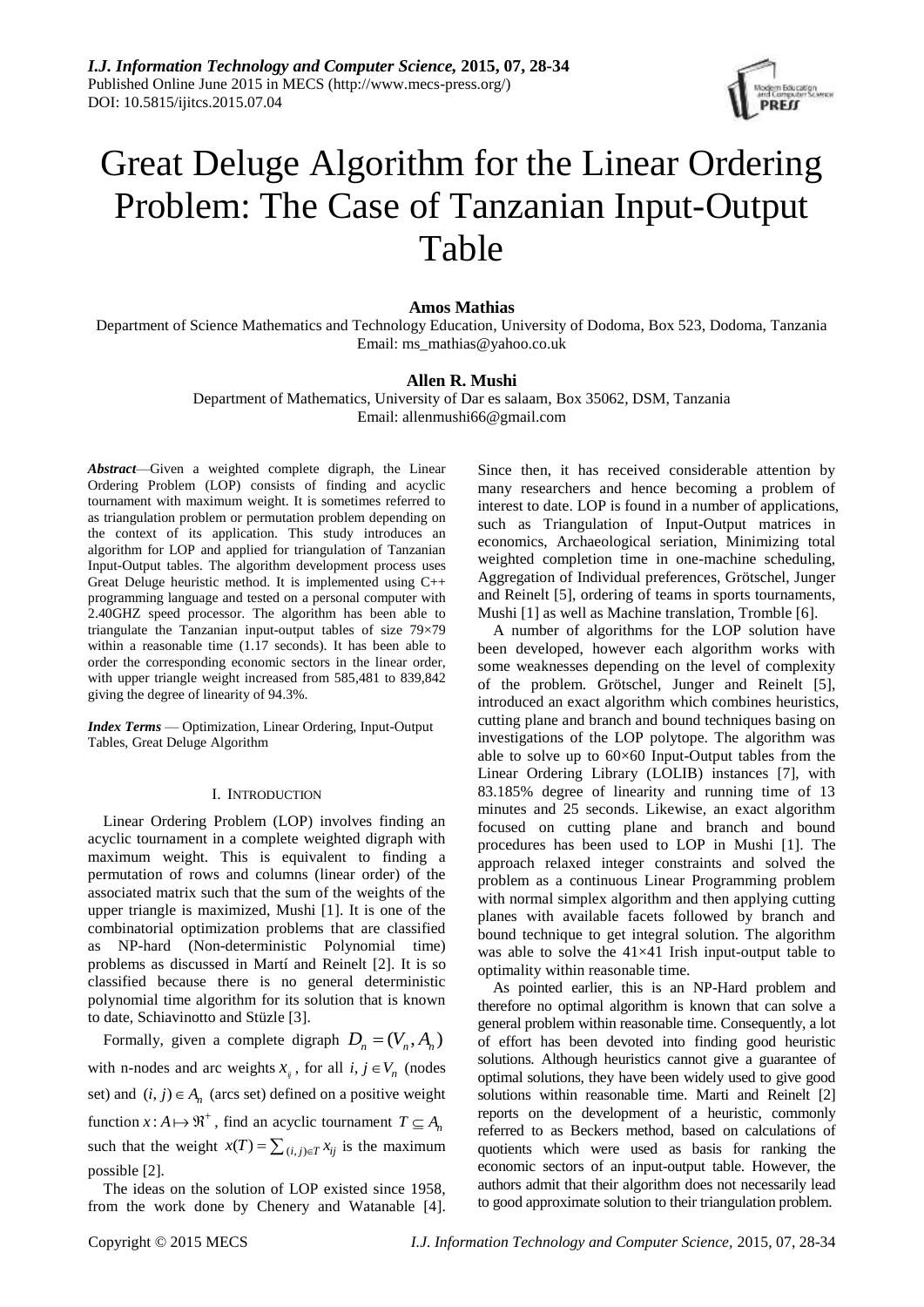Chanas and Koblański [8] designed a heuristic algorithm which could determine the solution for both maximization and minimization of the given problem criterion function, basing on the resulting permutation by sorting through insertion and permutation reversals. Experimental results show that the algorithm was able to give near optimal solutions in most instances. However, the method requires the problem to be decomposable into components, where methods for effective decomposition are difficult to find.

Garcia et al [9] developed a Variable Neighbourhood Search (VNS) algorithm. The algorithm combines various neighbourhoods for effective exploration of search space. The VNS results competed with well known heuristics such as Tabu Search but require further extensive studies. Campos, et al [10] presented metaheuristic approaches for LOP, using scatter search technique. The approach used combined solution vectors that had proved effective in a number of problem settings, but was able to match only 30 out of 49 solutions of world problem instances in the LOLIB.

Recent work includes a publication by Celso and Mutsunori [11] on local algorithms. They provided improvements into the local search by introducing two algorithms namely LIST and TREE for neighbourhood structure. Computational experiments with random problems showed good results for sparse instances with density up to 10%. Even more recent is the 2014 publication by Tao et al [12], on Multi-Parent Memetic algorithm, denoted by MPM. The algorithm integrates particular features such as multi-parent recombination operator, a diversity based parent selection strategy and a quality-and-diversity based pool updating strategy. Computation results shows that the MPM is an efficient algorithm and outperforms previous Memetic algorithm in detecting lower bounds for challenging instances.

This paper introduces another heuristic algorithm for the LOP particularly for a triangulation problem using Great Deluge Algorithm (GDA) described in Doeck [13]. We are interested in the use of GDA particularly for Tanzanian Input-Output economic tables since the technique has been effective in other combinatorial optimization problems, including timetabling, Mushi [14], [15], Landa-Silva and Obit [16], and Turabie, Abdullah and McCollum [17]. Other successful applications include Dynamic Scheduling on Grid environment problem reported in McMullan and McCollum, [18].

The paper is organized as follows; first we give a mathematical formulation of the problem; secondly we present the Great Deluge Algorithm with the specific adaptation to the Linear Ordering Problem, including development of initial solution, selection of moves and neighbourhood structure. We then provide our analysis of results as applied to the Tanzanian Input-Output tables; and lastly we present conclusion and suggest areas for further research.

The LOP is formulated as a binary Integer Programming problem. The input-output table decision variable is defined as follows:- Let

$$
\mathsf{Lct}
$$

Let  
\n
$$
x_{ij} = \begin{cases} 1 & \text{if there is an arc } (i, j) \text{ between nodes } i \text{ and } j \\ 0 & \text{Otherwise} \end{cases}
$$
\n
$$
\forall (i, j) \in A_n
$$

Thus, the Linear Programming model as defined by Marti and Reinelt [2] is:

$$
Maximize \sum_{(i,j)\in A_n} w_{ij} x_{ij}
$$
 (1)

Subject to:

$$
x_{ij} + x_{ji} = 1, \forall i, j \in V_n
$$
  
\n
$$
x_{ij} + x_{jk} + x_{ki} \le 2, \forall i, j, k \in V_n, j \ne k
$$
  
\n
$$
x_{ij} \in \{0, 1\}, \forall i, j \in V_n
$$

Where  $w_{ij}$  represents the actual weights from the input-output table.

In Graphical representation, we define a digraph  $D_n \coloneqq (V_n, A_n)$  and find an acyclic tournament  $T \subseteq A_n$ with the linear ordering  $\langle V_{i1}, V_{i2},..., V_{in} \rangle$  that gives the maximum sum of weights assigned to its corresponding arcs [2].

The most common exact approach in solving LOP is the use of a branch and cut algorithm that combines both cutting planes and branch and bound methods. This is facilitated by the development of deepest possible cutting planes known as facets that can prune infeasibilities from the relaxation of the associated linear programming problem. The known facets include the 3-dicycles, 3 fences, Möbius ladders of type M and type  $\overline{M}$  [2]. These facets together with the minimal equation system give the following Linear Programming relaxation:

$$
Maximize \sum_{\substack{i,j \\ i \neq j}} c_{ij} x_{ij}
$$
 (2)

Subject to:

$$
x_{ij} + x_{ji} = 1, \text{ for all } 1 \le j \le j \le n,
$$
  
\n
$$
x_{ij} \ge 0, \text{ for all } 1 \le i, j \le n, i \ne j,
$$
  
\n
$$
x(C) \le 2, \text{ for all 3-dicycles } C \text{ in } A_n,
$$
  
\n
$$
x(F) \le 7, \text{ for all 3-Feaces } D = (V, F) \text{ in } D_n,
$$
  
\n
$$
x(M) \le 8, \text{ for all Möbius ladder } D = (V, M)
$$
  
\n
$$
\text{of type } M_2 \text{ or } \overline{M}_2 \text{ in } D_n
$$

It has been shown in [2] that this problem has  $\begin{bmatrix} 1 \\ 2 \end{bmatrix}$  *n*  $\binom{2}{}$ equations,  $n(n-1)$  non-negativity constraints,  $2\begin{bmatrix} n \\ 3 \end{bmatrix}$  *n*  $\binom{1}{3}$  3-

# II. MATHEMATICAL FORMULATION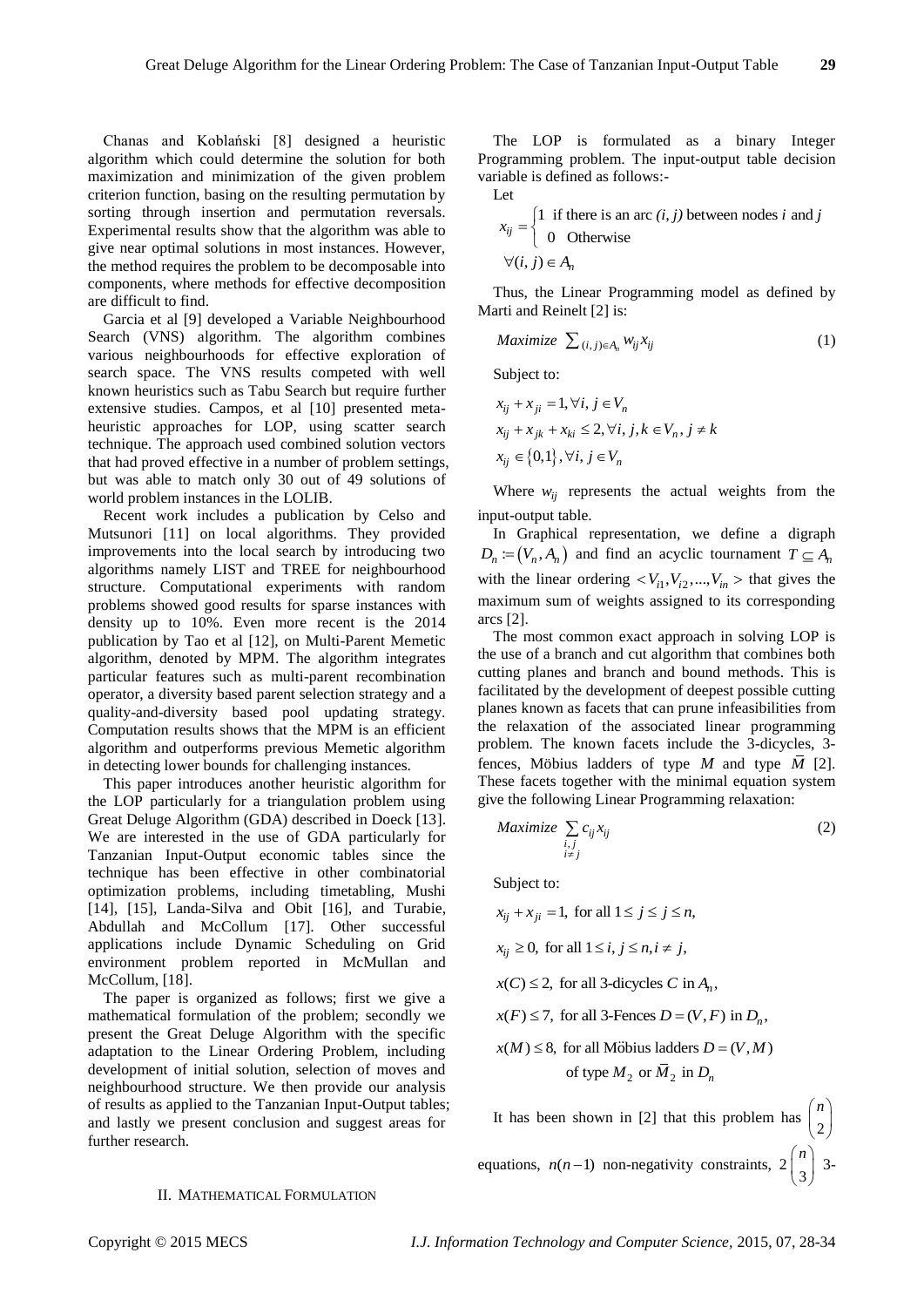dicycle inequalities, 120 
$$
\binom{n}{6}
$$
 3-fence inequalities, and

 $360\binom{6}{ }$  $\begin{pmatrix} 1 \\ 6 \end{pmatrix}$  M obius ladder inequalities.

Due to this enormous number of constraints, it is impractical to list all the constraints and solve the linear program using available computer code. Instead, a cutting plane algorithm is applied where facets are added to the problem one at a time until the solution is found or the problem size has been reduced to an extent that it can be solved by branch and bound method.

However, this approach has been only successful in solving specific instances to optimality due to large size of the problem. The use of heuristics is therefore a preferred approach when it comes to large problem sizes and hence the choice of Great Deluge heuristic approach in this work.

#### *A.Linear Ordering as a Triangulation Problem*

As described by Marti et al in [7], given an (*n, n*) matrix  $C = (c_{ij})$ , the triangulation problem involves the determination of a simultaneous permutation of the rows and columns of the matrix *C* such that the sum of upperdiagonal entries is as large as possible.

By setting arc weights  $w_{ij} = c_{ij}$  for the complete digraph  $D_n$ , the triangulation problem for  $C$  can be solved as Linear Ordering Problem for *Dn* . Conversely, a linear ordering problem for  $D_n$  can be transformed into a triangulation problem for an (*n, n*) matrix  $C = (c_{ij})$  by setting  $c_{ij} = w_{ij}$  and the diagonal entries  $c_{ii} = 0$ .

## **Example**

Consider the following directed compete graph with weights on arcs (Fig. 1);



Fig. 1. Complete digraph example

The associated matrix is as shown in Table 1;

|  | Table 1. Input-output table example |
|--|-------------------------------------|
|--|-------------------------------------|

|    |                   |   | ٣٨ |
|----|-------------------|---|----|
|    | $\mathbf{\Omega}$ |   |    |
| 7. |                   | п |    |
|    |                   |   |    |

Sum of upper weight =  $2+3+1=6$ 

An acyclic tournament with the highest weight in this simple example is achieved by picking arcs with highest weight which does not violate the acyclic condition and covers all arcs. The graph below gives the best solution (Fig. 2);



Fig. 2. Acyclic tournament with highest weight example

# **Ordering procedure**

The first node is the one with no entering arc (i.e. 3): the last node is the one with no leaving arc (i.e. 1). The order is therefore: 3, 2, 1 and the associated matrix is as shown in Table 2;

Table 2. Triangulated Input-Output table example

Sum of upper weight =  $9 + 8 + 7 = 24$ 

Our case study problem is the input-output table for Tanzanian Economy with 79 sectors of economy and cannot be solved by such a simple procedure. Triangulation is an important factor in understanding complex series of interactions among sectors of any county's economy [19].

### III. GDA ALGORITHM FORMULATION

One of the main challenges associated with global heuristic techniques such as Genetic Algorithms, Tabu Search, Simulated Annealing and many others is the sheer number of parameters that have to be selected and their sensitivity towards the choice of the best solution. Great Deluge algorithm was designed to address this problem of multiple parameters by minimizing the number of parameter requirements without jeopardising the quality of solution. The algorithm was introduced by Dueck, G. [13] and in general it requires only one parameter.

The idea is a simulation of an object in a mountainous space which is under pouring rain. The object wonders randomly on the space, but there is water level below which it can't go because of water. If this level is L, then the object accepts any area that has a value greater than L. As time goes on, L rises slowly and finally forced up onto a peak (and then the rain stops). The idea can easily be defined for the minimization case as shown in the pseudo code in Fig 错 误 **!**未 找 到 引用 源 。3. This simulation is compared with the Noah's Ark and hence the name Great Deluge.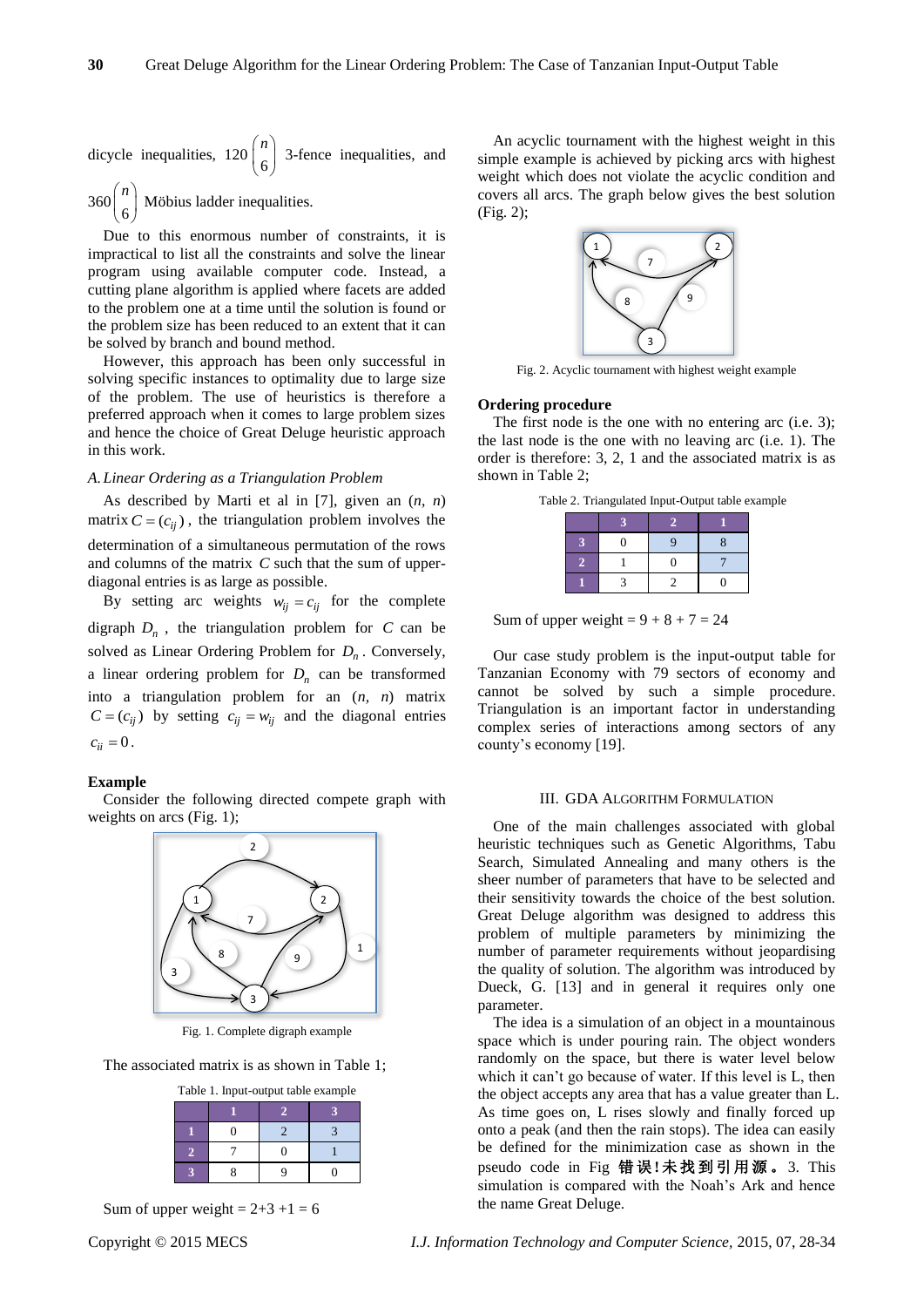```
Great Deluge Algorithm 
Set the Initial Solution So;
Calculate Initial cost f(So);
Initial Level L = f(S_o);
Specify input parameter L; 
While no further improvement possible {
       Define neighbourhood N(So)
Randomly select a candidate solution
S \in N(S_o);
       If f(s) ≤ f(S<sub>o</sub>)
                Accept new solution (S_o = S);
       Else if f(s) \leq L)
                Accept new solution (So=S); 
       Else 
                Reject new solution 
                 }
       Lower Level L = L - \Delta L;
       } 
So is the best solution; 
End Great Deluge
```
Fig. 3. Great Deluge Algorithm's Pseudo-code

In this minimization case the algorithm allows a reduction in solution values according to their improvement. However, the approach also accept worse candidate solution if its value is less than or equal to the given upper limit *L*. The main function of L during search process is to restrict some of the search space and thereby forces the current solution to escape into the remaining feasible space. It can be noted that the user only needs to decide one input parameter i.e.  $\Delta L$  which controls the reduction of level *L*.

Initially, the controlling process is slow, and in this case the value of *L* does not exceed the current solution, but only prohibits the longest backward moves [20]. The situation progresses until the value of *L* exceeds the current solution, and in this lower level, only good moves are accepted.

## *A.Initial Solution*

Initially, we need a quick feasible solution as an input to the GDA. The initial solution in this case is easily found by picking all upper triangle values of the solution matrix. In this case we are guaranteed that the solution does not contain any dicycles and covers all nodes of the associated graph. Therefore the initial solution is set as  $S_0 = \left(x_{ij}^0\right)$  Such that:

$$
x_{ij}^0 = \begin{cases} 1 & \text{for} \quad all \quad i < j \\ 0 & \text{otherwise} \end{cases}
$$

Objective function value for the initial solution is the sum of the product of weights and the associated binary values in the solution matrix and is represented by

$$
f(S_0) = \sum_{i=0}^{n-1} \sum_{j=0}^{n-1} w_{ij} x_{ij}^0
$$

Where  $w_{ij}$  is the weight of arc  $(i, j)$  in the input-output table.

## *B.Moves and Neighbourhood structure*

The algorithm uses swap moves which involve swapping of arcs in the graph. Two nodes *i* and *j* are selected at random in the current solution and swapped into *j* and *i* in the order. The corresponding binary values are therefore swapped as well, since only one of the (*i,j*) and (*j,i*) can have a value of 1 at the same time in the solution. After this choice the algorithm check if there is violation of constraints. If no violation, the swapping is confirmed otherwise no swapping is done. The process continues until a swap with no violation of constraints is found.

## *C.Checking violation of constraints*

Given the choice of the initial solution, it guarantees that only one of  $x_{ij} = 1$  at the same time, and therefore the constraint  $x_{ij} + x_{ji} = 1, \forall i, j \in V$  is satisfied. Furthermore, the selection of a swap move guarantees that the constraint will always be satisfied. The only constraint to be checked for violation is the dicycle constraint. Given two nodes say  $i$  and  $j$  which have been picked randomly for swapping, and index  $k = \{1, 2, ..., n-2\}$  is defined and the following is checked for any violation: 2,  $x_{ij} + x_{jk} + x_{ki} \le 2$ ,  $\forall i, j, k \in V_n, j \ne k$ . The algorithm stops once the first violation is detected and returns a violation indicator; otherwise the swapping process is confirmed.

# $D$ *.Increasing level rate*  $(\Delta L)$ ;

As shown in Fig. 3, Great Deluge algorithm is designed to accept good solutions but can accept bad moves only when the function value is greater than a specified level value (Level). Given an initial solution  $f(S_0)$ , the increasing level rate is calculated as follows;

$$
\Delta L = \frac{f(S_0)}{N_{mov}}
$$
, where  $(Nmov)$  is the pre-determined

number of moves and the only input parameter. Initially *Level* is assigned the values of the initial solution, it is then steadily increased by  $\Delta L$  at each iteration.

#### IV. ANALYSIS OF RESULTS

The algorithm code was implemented on a C++ programming language and tested on the personal computer with 2.40GHZ speed processor. It has been tested on the Tanzanian input-output table. Tanzanian input-output economic table is classified into 79 main sectors of economy based on the type of product produced in each unit according to Tanzanian Central Bank (CB) data of 1992 [21]. This therefore gives s 79 $\times$ 79 size of a matrix. The algorithm was tested by different values of  $(Nmov)$  and the solution obtained after a number of iterations (MaxIters) as shown in Table 3. The number of MaxIters was varied from 0 to 44,000 with fixed interval of 2,000. The results were recorded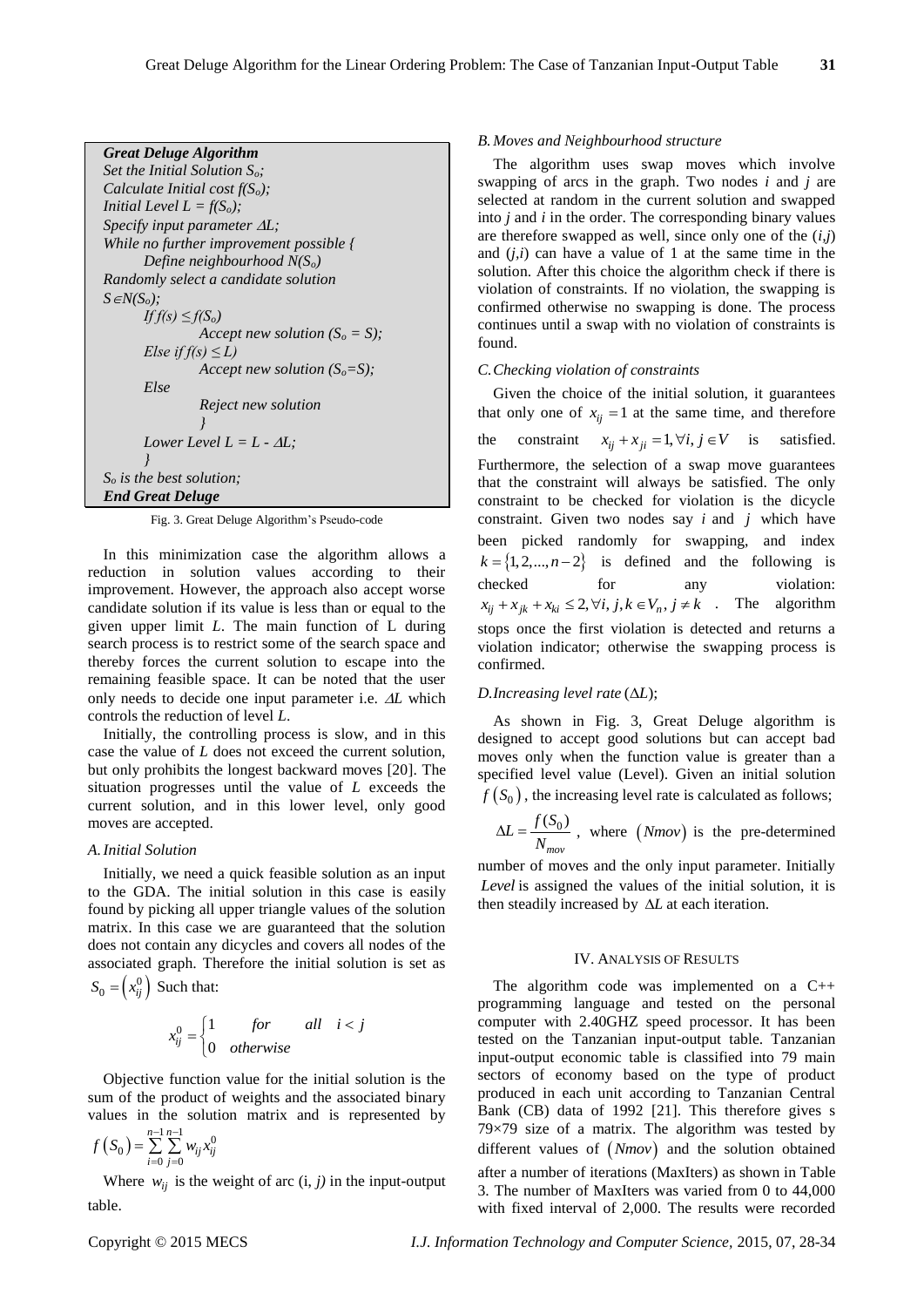three times at different number of moves  $(Nmov)$  i.e. 10,000, 30,000, and 60,000.

| <b>MaxIters</b> | S1(10,000) | S2(30,000) | S3(60,000) |
|-----------------|------------|------------|------------|
| $\overline{0}$  | 585,481    | 585,481    | 585,481    |
| 2,000           | 677,018    | 623,765    | 608,260    |
| 4,000           | 753,655    | 682,803    | 641,191    |
| 6,000           | 802,245    | 702,740    | 649,524    |
| 8,000           | 816,925    | 741,428    | 664,371    |
| 10,000          | 830,979    | 778,743    | 683,898    |
| 12,000          | 838,002    | 813,608    | 704,031    |
| 14,000          | 839,256    | 828,143    | 727,310    |
| 16,000          | 839,787    | 831,331    | 746,432    |
| 18,000          | 839,787    | 833,948    | 762,396    |
| 20,000          | 839,827    | 836,710    | 779,867    |
| 22,000          | 839,827    | 838,279    | 799,089    |
| 24,000          | 839,842    | 839,657    | 816,862    |
| 26,000          | 839,842    | 839,720    | 825,097    |
| 28,000          | 839,842    | 839,730    | 833,667    |
| 30,000          | 839,842    | 839,842    | 835,878    |
| 32,000          | 839,842    | 839,842    | 838,126    |
| 34,000          | 839,842    | 839,842    | 838,168    |
| 36,000          | 839,842    | 839,842    | 838,886    |
| 38,000          | 839,842    | 839,842    | 839,695    |
| 40,000          | 839,842    | 839,842    | 839,838    |
| 42,000          | 839,842    | 839,842    | 839,842    |
| 44,000          | 839,842    | 839,842    | 839,842    |

Table 3. Algorithm Performance Results

The speed of conversion does not necessarily increase with the number of moves. As can be seen in Table 3, the algorithm converged faster with the lower number of moves (10,000), signifying that there is a threshold of number of moves that can save time in finding a good solution. This is clearly demonstrated in Fig. 4, where both values of Nmov converged to the same solution but Nmov=10,000 converged faster i.e. at a lower number of iterations.



Fig. 4. GDA Performance

It was also interesting to note the behaviour of the solution in relation to changes in the value of levels in the Great Deluge procedure. A specific case was picked with the parameters shown in Table 4 and observes all iterations until convergence to a particular solution.

Table 4. Parameters under a single run

| <b>Nmov</b> | <b>MaxIters</b> | Time (Seconds) |
|-------------|-----------------|----------------|
| 60,000      | 42.000          |                |

The results are as shown in Fig. 5, where the solution values are fluctuating above the level line. Initially there is high fluctuation showing the high acceptance of bad moves but later the solution stabilizes and finally converges regardless to the increase the level values. This clearly demonstrates the expected performance of Great Deluge and the influence of the level parameter in the quality of solution.



Fig. 5. Solution-Level relationship

#### *A.Degree of Linearity and Order of sectors*

Degree of linearity is an index that shows the extent of triangulation of the matrix. This is given by

$$
\lambda = \frac{\sum_{i=1}^{n-1} \sum_{j=i+1}^{n} w_{ij}}{\sum_{i=1}^{n} \sum_{j\neq i}^{n} w_{ij}}
$$
(3)

This is basically the ratio of the sum of the weights above the diagonal to the sum of all weights in the matrix (except diagonals). The value of  $\lambda=1$  for a perfectly linear economy, Leontief [22]. The computation of the degree of linearity  $(\lambda)$  for our solution is shown in Table 5.

Table 5. Measure of Linearity

| Sum of I/O table    | Sum of I/O table       | Degree of |
|---------------------|------------------------|-----------|
| entries for $i < j$ | entries for $i \neq j$ | Linearity |
| 839,842             | 890.629                | 94.3%     |

The degree of linearity attained so far (94.3%) shows how well the input-output table for this particular problem is triangulated. The original sectors of the economy in the input-output tables were ordered as shown in the table 6.

After running the Great Deluge Algorithm the results are shown in Table 7 where the order has been completely changed to reflect a maximization of the upper diagonal entries of the input-output table.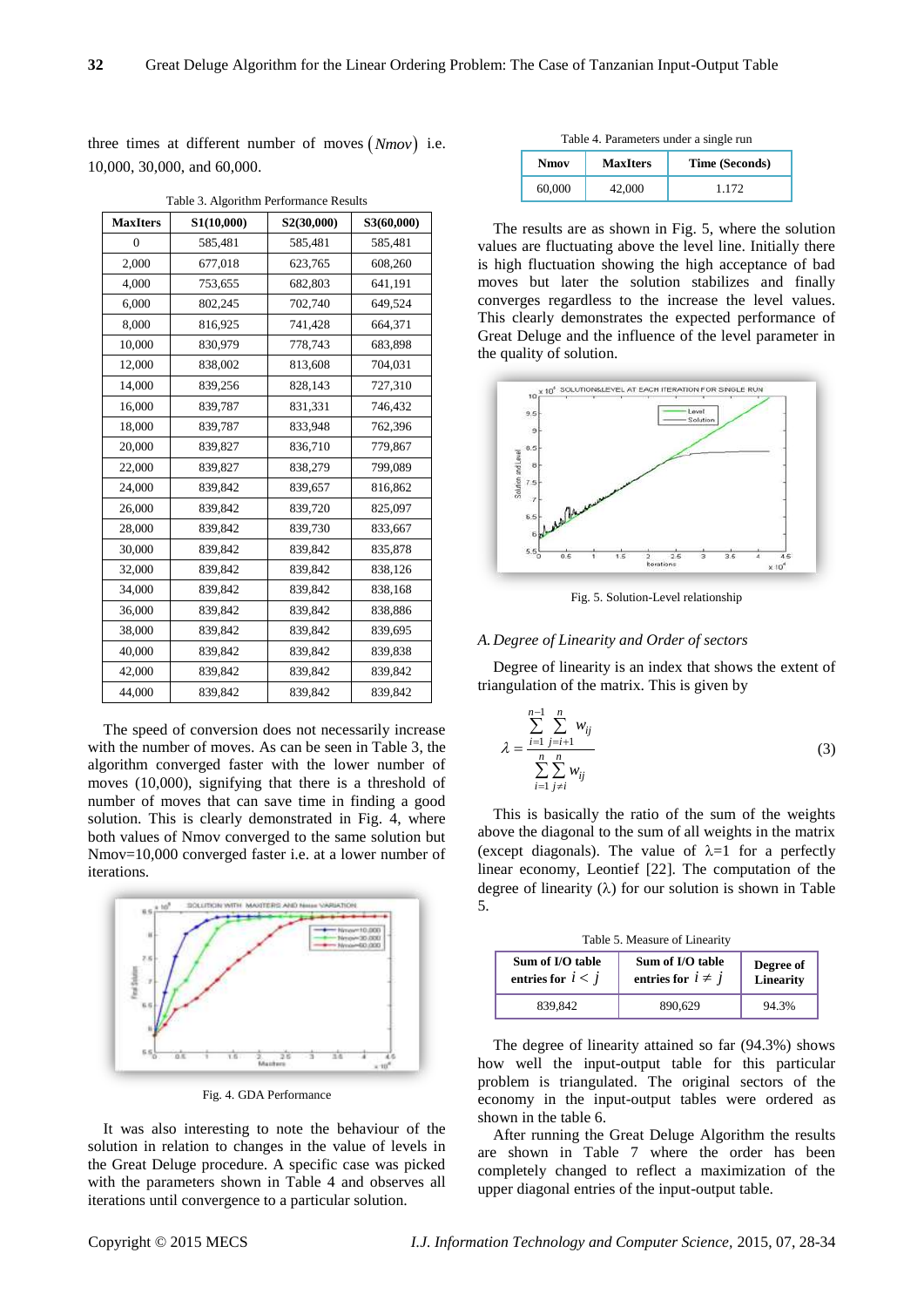| ×.               | ۰,<br>٠                 |
|------------------|-------------------------|
|                  | ×                       |
| ٦<br>I<br>v<br>v | ł<br>I<br>۰.<br>œ<br>۰. |

|  |  | Table 6. Prior ordering |
|--|--|-------------------------|
|--|--|-------------------------|

| 1. Growing of maine                               | 41. Manufacture of tobacco products                  |
|---------------------------------------------------|------------------------------------------------------|
| 2. Growing of paddy                               | 42. Spinning and finishing of textiles.              |
| 3. Growing of sorghum/millets                     | 43. Manufacture of made-up textiles                  |
| 4. Growing of wheat                               | 44. Manufacture of cordage, rope and twine           |
| 5. Growing of beans                               | 45. Manufacture of wearing apparel                   |
| 6. Growing of cassava                             | 46. Manufacture of other textiles                    |
| 7. Growing of other cereals                       | 47. Manufacture of leather products                  |
| 8. Growing of oil seeds                           | 48. Manufacture of footwear                          |
| 9. Growing of other roots and tahes               | 49. Manufacture of wood and wood products            |
| 10. Growing of cotton                             | 50. Manufacture of pulp and paper                    |
| 11. Growing of coffee                             | 51. Printing and publishing                          |
| 12. Growing of Inbacco                            | 52. Manufacture of basic and industrial chemicals.   |
| 13. Growing of tea                                | 53. Manufacture of fertilizers and pesticid.         |
| 14. Growing of cashewnats                         | 54. Petroleum refineries                             |
| 15. Growing of sisal fibre                        | 55. Manufacture of rubber products                   |
| 16. Growing of coccerats                          | 56. Manufacture of plastic products                  |
| 17. Growing of sugar care                         | 57. Manufacture of glass and glass products          |
| 18. Growing of hananas                            | 58. Manufacture of cement and clay                   |
| 19: Growing of other fruits                       | 59. Processing of iron, steel and non-ferrous metals |
| 20. Growing of other vegetables                   | 60. Manufacture of metal products                    |
| 21: Growing of other oil seeds                    | 61. Manufacture of machinery and equipment           |
| 22. Growing of other crops                        | 62. Manufacture of electrical equipment.             |
| 23. Operation of positry                          | 63. Manufacture of transport equipment.              |
| 24. Fishing and fish farms                        | 64. Manufacture of other goods                       |
| 25. Other farming of animals                      | 65. Production and distribution of electricity       |
| 26. Hunting and game propagation                  | 66. Collection and distribution of water             |
| 27. Forestry and logging                          | 67. Construction                                     |
| 28. Quarrying of stone, clay and sand             | 68. Wholesale and retail trade                       |
| 29. Extraction of sait                            | 69. Hotels and restaurants                           |
| 30. Mining of pentstones                          | 70. Land transport                                   |
| 31. Other mining and quarrying                    | 71. Other transport.                                 |
| 32. Processing of meat and dairy products         | 72. Post and telecommunication                       |
| 33. Canning and pressing of fruits and wgstables. | 71. Financial intermediation                         |
| 34. Manufacture of oils and fats                  | 74. Real estate                                      |
| 35. Cleain milling                                | 75. Basiness service activities                      |
| 36. Manufacture of hakery products                | 76. Public administration                            |
| 37. Manufacture of sugar and confectionery        | 77. Education service activities.                    |
| 38. Manufacture of other food products            | 78. Health service activities                        |
| 30. Local browing activities                      | 79. Other service activities                         |
| 40. Manufactum of hoversons                       |                                                      |

#### Table 7. Post ordering

| 65. Production and distribution of electricity        | 10. Growing of cotton                             |
|-------------------------------------------------------|---------------------------------------------------|
| 72. Post and telecommunication                        | 20. Growing of other vagetables                   |
| 75. Business service activities.                      | 21. Growing of other uil seeds                    |
| 68. Wholesale and retail trade                        | 22. Growing of other crops.                       |
| 66. Collection and distribution of water              | 37. Manufacture of sugar and confectionery        |
| 73. Financial Inter-mediation                         | 51. Priming and publishing                        |
| 70. Land transport.                                   | 15. Growing of sisal fibre                        |
| 49. Manufacture of wood and wood products             | 28. Quarrying of sisme, clay and sand             |
| 54. Petroleum refineries                              | 33. Canning and pressing of fruits and vegetables |
| 57. Manufacture of basic and industrial chemicals.    | 43. Matrufacture of made-up textiles              |
| 50. Manufacture of putp and paper                     | 7. Growing of other cereals                       |
| 67. Construction                                      | 17. Growing of sugarcane                          |
| 79. Other service activities                          | 23. Operation of poultry                          |
| 56. Manufacture of plastic products                   | 45. Manufacture of wearing apparell               |
| 53. Manufacture of fertilizers and pesticid-          | 18. Growing of hananas                            |
| 64. Manufactum of other goods                         | 30. Mining of genutones                           |
| 74. Real estate                                       | 31. Other mining and quarrying                    |
| 60. Manufactum of metal products                      | 99. Local hrewing activities                      |
| 44. Manufacture of cordage, rope and twine            | 58. Manufacture of cement and clay                |
| 59. Processing of iron, steel and non-ferrous metals. | 71. Other transport                               |
| 61. Manufacture of machinery and equipment            | 8. Growing of oil seeds                           |
| 14. Growing of cashew nuts                            | 13. Growing of tea                                |
| 63. Manufacture of transport equipment                | 34. Manufacture of oil and fata.                  |
| 5. Growing of Beans                                   | 19. Growing of other fruits                       |
| 25. Other farming of animals                          | 20. Extraction of salt                            |
| 55. Manufacture of rubber products                    | 35. Grain milling                                 |
| 9. Growing of other roots and tabes                   | 24. Fishing and fish farms                        |
| 11. Growing of coffee                                 | 32. Processing of meat and dairy products         |
| 16. Growing of coconuts.                              | 38. Manufacture of other food products            |
| 3. Growing of sorghum/ Milliets                       | 36. Manufacturing of bakery products              |
| 26. Hunting and game propagation                      | 6. Growing of cassava                             |
| 27. Forestry and logging                              | 46. Manufacture of other textiles                 |
| 42. Spinning and finishing of textiles:               | 78. Health service activities                     |
| 47. Manufacture of leather products                   | 12. Growing of tobacco                            |
| 57. Manufacture of plass and plass products           | 40. Manufacture of beverages                      |
| 1. Growing of mains                                   | 77. Education service activities                  |
| 48. Manufacture of foot wear                          | 41. Manufacture of tobacco products               |
| 62. Manufacture of electrical equipment               | 69. Hotels and restaurants                        |
| 2. Growing of paddy                                   | 76. Public administration                         |
| 4. Growing of wheat                                   |                                                   |

#### V. CONCLUSION AND FURTHER RESEARCH

This paper presents a Great Deluge Algorithm as an approach in solving the Linear Ordering Problem. This is a case study of Tanzanian input-output table. We have been able to implement the algorithm and obtain a linear order with degree of linearity of 94.3%. This demonstrates that Great Deluge is a good heuristic for the Linear Ordering problem.

Since the algorithm was tested on a Tanzanian case study, it is worth testing the performance of the algorithm on benchmark problems in the LOLIB library which have been tested with other algorithms and compare results. However fast the algorithm is, it is still not guaranteed that the obtained solution is optimal. A lot of effort has been devoted to development of exact methods especially in the identification of unique facets for the problem. It is therefore worth investigating further the use of exact methods for the Tanzania Inputoutput table.

#### **REFERENCES**

- [1] Mushi Allen Rangia, "The Linear Ordering Problem; An Algorithm for the Optimal Solution", *African Journal of Science and Technology,* Vol. 6, pp. 51-64, 2005.
- [2] Martí R and Reinelt G, "The Linear Ordering Problem, Exact and Heuristic Methods in Combinatorial Optimization", Springer, Applied Mathematical Sciences, 2011.
- [3] Schiavinotto T and Stüzle T, "The Linear Ordering Problem, Instances, Search Space Analysis and Algorithms", *Journal of Mathematical Modelling and Algorithms,* Vol. 3, pp. 367-402, 2004.
- [4] Chenery BH and Watanable T, "International Comparisons of the Structure of Production", *Econometrica*, Vol. 26, pp. 4, 1958.
- [5] Grötschel M, Jünger M and Reinelt G, "A Cutting Plane Algorithm for the Linear Ordering Problem", *Operation Research Society of America*, Vol. 32, pp. 3206-1195, 1984.
- [6] Tromble WR, "Search and Learning for the Linear Ordering Problem with an Application to Machine translation", Johns Hopkins University, USA (PhD thesis), 2009.
- [7] Mart í Reinelt and Duarte, "Linear Ordering Problem", Optsicom Project: [http://www.optsicom.es/lolib/,](http://www.optsicom.es/lolib/) June 2014.
- [8] Chana S, Kobylański P, 1996, "A New Heuristic Algorithm Solving the Linear Ordering Problem". *Kluwer Academic Publishers,* Vol. 6, pp. 191-205, 1996.
- [9] Garcia C, Pérez-Brito D, Campos V and MartíR, 2005, "Variable Neighborhood Search for the linear ordering problem", *Elsevier Science Ltd*, Vol.33, pp. 3549–3565, 2006.
- [10] Campos V, Glover F, Laguna M and MartíR, "An Experimental Evaluation of Scatter Search for Linear Ordering Problem", *Journal of Global Optimization*, Vol. 21, pp. 397-414, 2001.
- [11] Celso S. Sakuraba, Mutsunori Yagiura, "Efficient Local Search Algorithms for the Linear Ordering Problem", International Transactions in Operational Research, Vol. 17, pp 711-737, 2010.
- [12] Tao Y., Wang T, Lu Z., Hao J., "A Multi-Parent Memetic Algorithm for the Linear Ordering Problem", arxiv.org/abs/1405.4507v1 [cs.NE] (Submitted to arXiv on 18, May 2014).
- [13] Doeck G, "New Optimization Heuristics, The Great Deluge Algorithm and The Record-to-Record Travel", *Heidelberg Scientific Centre,* Vol. 104, pp. 86-92, 1993.
- [14] Mushi Allen Rangia, "Two-Phase Great Deluge Algorithm for Course Timetabling problem", *International Journal of Advanced Research in Computer Science,* Vol. 2, No.5, pp. 73-83, 2011.
- [15] Mushi Allen Rangia, "Non-Linear Great Deluge algorithm for Tanzanian High Schools Timetabling", *International*